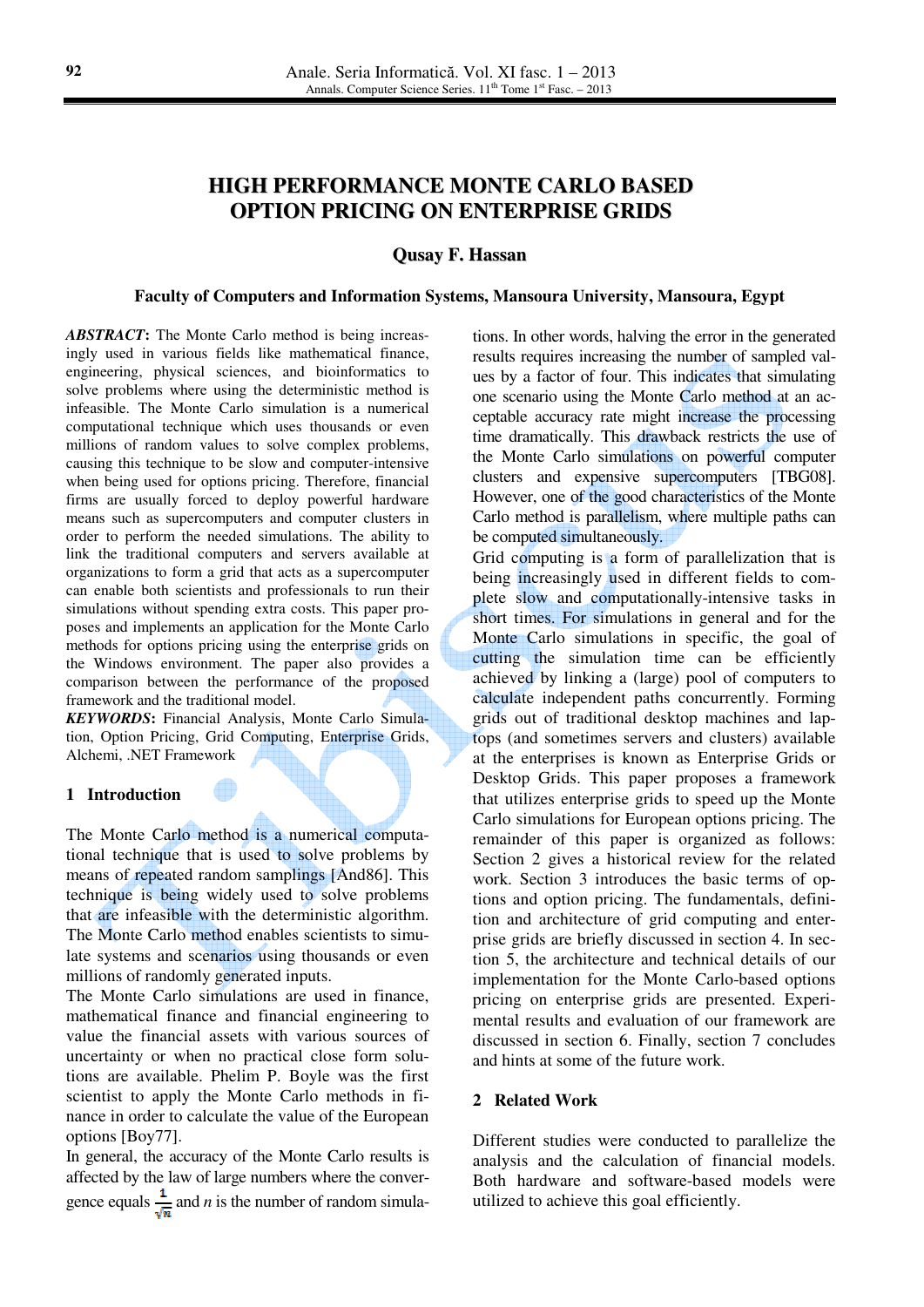For the hardware-based model, some papers discussed the use of computer clusters with off-theshelf accelerators to perform the Monte Carlo simulations for options pricing [TBG08]. Although this model is usually faster than the software-based parallelization models, most organizations cannot afford it. Furthermore, such clusters are usually designed and tailored to execute specific tasks making them far more complex, less configurable, less customizable, and less flexible in terms of the range of the problems that they can solve.

Graphics processing units (GPUs) which are used to accelerate the building of images and videos offer processing powers that sometimes surpass the power of traditional CPUs. Some studies discussed options pricing and Monte Carlo option pricing on GPUs including work presented by NVIDIA Corporation [KP05]. These studies showed the substantial speedup gained from the use of GPUs over the traditional CPUs. However, this approach is limited by the availability of GPUs on enterprises' computers and by the new programming skills that are required to write GPU-based applications. The installation of GPUs is usually limited to gaming workstations and computers used to render 3D models and animations. Also, programming using the GPU model is still in its early stages and most developers find it difficult to use.

For the software parallelization model, Message Passing Interface (MPI) was proposed as a method where the calculation phase is subdivided into several processes and each process is executed on a separate processor (or a set of processor) [ABM01]. Although this approach can distribute the work across multiple processors, it is not as flexible to the changing conditions as grid computing. Moreover, parallelizing the financial analysis calculations and simulations using MPI incurs a lot of time and effort as it requires rewriting applications, taking into consideration that implementers are responsible for writing the brokering and scheduling logic.

Some work explored the use of the Monte Carlo method and global grids in the field of financial services [M+07]. Global grids are different from the approach proposed in this paper in that it connects resources offered by different organizations (and hosted on different platforms) by forming different administrative organizational units known as virtual organizations (VOs) [FKT01]. Although global grids are scalable and autonomous, they are harder and much more complex to build as they require extensive coordination and synchronization between different organizations, higher security measures, and integration between the resources that are hosted on various hardware architectures/platforms and operation systems. Global grids are also more suitable for long-running tasks where each task may take several hours to complete.

#### **3 The Basics of Option Pricing**

This section introduces the definitions and basic terms related to options and option pricing.

### **3.1 Options**

An option or financial option is a contract (also known as a security) between two parties that specifies the terms of quantity, price, conditions (including the right to buy or sell), class, and the expiration date of the underlying asset. The underlying asset can be a stock, currency, debt, index, bond, real estate, commodity, and the like.

Different styles of options are available such as Exotic, Non-vanilla, and most commonly American and European options. The option's style refers to the class to which the option belongs. In general, the date on which an option can be exercised is the most important factor that defines the option's style. Exercising an option means that the holder is able to buy or sell the underlying asset, according to the type of the option, terminating the contract between the two parties is immediate. For example, American options can be exercised at any time up to their expiration date, whereas European options can only be exercised at their expiration date. This paper focuses on the valuation of European options.

Before delving into the details of the options pricing and the grid-based implementation, the readers should first understand the basic terms of an option [\*\*\*11a]:

- *Spot Price:* The current market price of the underlying asset.
- *Strike Price:* The specified price on the option contract.
- *Maturity:* The expiration date of the contract at which the option can be exercised.
- *Volatility:* The relative change of the option price. The volatility value is generally affected by the market's conditions and the option's supply and demand.
- *Risk-free Rate:* In finance, this variable refers to the return rate an investor expects to make from a risk-free investment over a given period of time. This assumption is theoretical since no investment is free of risk or financial loss and thus, risk-free rate can be estimated by the variance in the actual return around the expected return.

There are two main types of options [Hul11]:

1. *Call Options:* An option that gives its holder the right (not an obligation) to buy the underlying asset by a certain date for a certain price. If *K* is the strike price and *ST* is the spot price, then the payoff of European call is calculated using equation (1).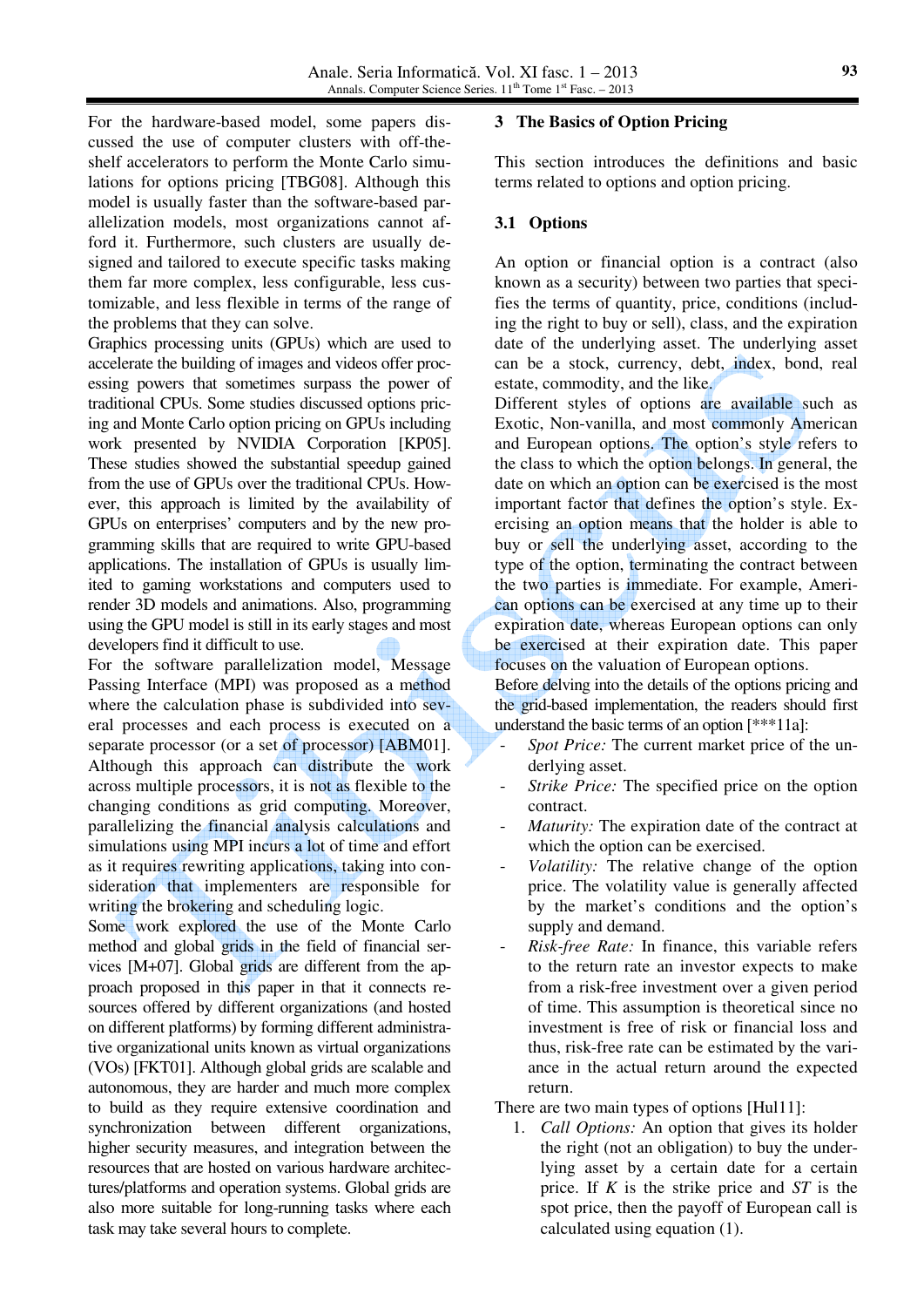$S(T) = max(ST - K, 0)$ **(1)** 

2. *Put Options:* An option that gives its holder the right (not an obligation) to *sell* the underlying asset by a certain date for a certain price. The payoff European put is calculated using equation (2).

$$
S(T) = \max(K - ST, 0) \tag{2}
$$

#### **3.2 Monte Carlo Technique for Option Pricing**

As illustrated in Fig. 1, the idea behind the pricing of financial options using the Monte Carlo method is straightforward where the valuation process is broken down into four simple steps [Gla03].



**Fig. 1. Steps of Monte Carlo-based options pricing**

In order to implement a Monte Carlo simulation, a simulation for the geometric Brownian motion (GBM) process for the underlying asset is needed [Ros09]. Based on the Black-Scholes model, the evolution of the stochastic differential model (SDE) can be determined using equation (3) [FS73].

$$
dS = \mu S dt + \sigma S dWt \tag{3}
$$

The change in the option price is  $dS$ ;  $\mu$  is the drift rate;  $\sigma$  is the volatility; *Wt* is a standard Brownian motion; *dt* is a time interval/increment at  $t = 0$ ; and the value of *S(0)* is *S0* which represents the current value of the option.

Based on equation (3), the solution of the SDE is derived as illustrated in equation (4).

$$
S(T) = S(0) \exp\left(\left[r - \frac{1}{2}\sigma^2\right]\right)T + \sigma W(T)) \quad (4)
$$

The risk-free interest rate (which in general is continuously compounded) is  $r$ ; and  $W(T)$  is a random variable. Based on the standard normal distribution of *W(T)*, equation (4) can be re-written as illustrated in equation (5).

$$
S(T) = S(0) \exp\left(\left[r - \frac{1}{2}\sigma^2\right]\right)T + \sigma\sqrt{T}Z\right) \quad (5)
$$

*Z* is a random variable of the standard normal distribution (mean 0 and deviation 1).

To valuate an option with the Monte Carlo method, a large number of simulations is required: a minimum of 10,000 simulations is needed to price an option with a satisfactory accuracy. This constraint makes pricing with the Monte Carlo method slow and computer-intensive.

As mentioned earlier, the standard error in the estimated value is mainly related to the square root of the number of simulations. Thus, quadrupling the number of simulations will halve the error. For instance, at least 40,000 simulations are needed to double the accuracy of an option price resulting from 10,000 simulations. Certainly, this will make the valuation process much slower and more computer-intensive. From equations (4) and (5), equations  $(6)$  and  $(7)$ , which are used to calculate the European call price and put price, can be deduced, respectively.

$$
C = \frac{1}{n} e^{-rT} \left( \sum_{i=1}^{n} \max(S(T) - k, 0) \right) \tag{6}
$$

$$
P = \frac{1}{n} e^{-rT} \left( \sum_{i=1}^{n} \max(K - S(T), 0) \right) \tag{7}
$$

The discount factor is  $e^{-rT}$ ; and n is the number of random simulations.

To obtain more accurate results from the Monte Carlo–based option pricing, the simulations can be performed in a path-dependent manner. This form, which will be used for the evaluation of our framework, simply means that the simulation process is divided into a set of discrete time steps where the option price will be evaluated in each time step in addition to the master evaluation illustrated in equations (7) and (8). If *m* is the number of time steps, then equations (8) and (9) can be used for the evaluation of the path-dependent European call price and European put price, respectively.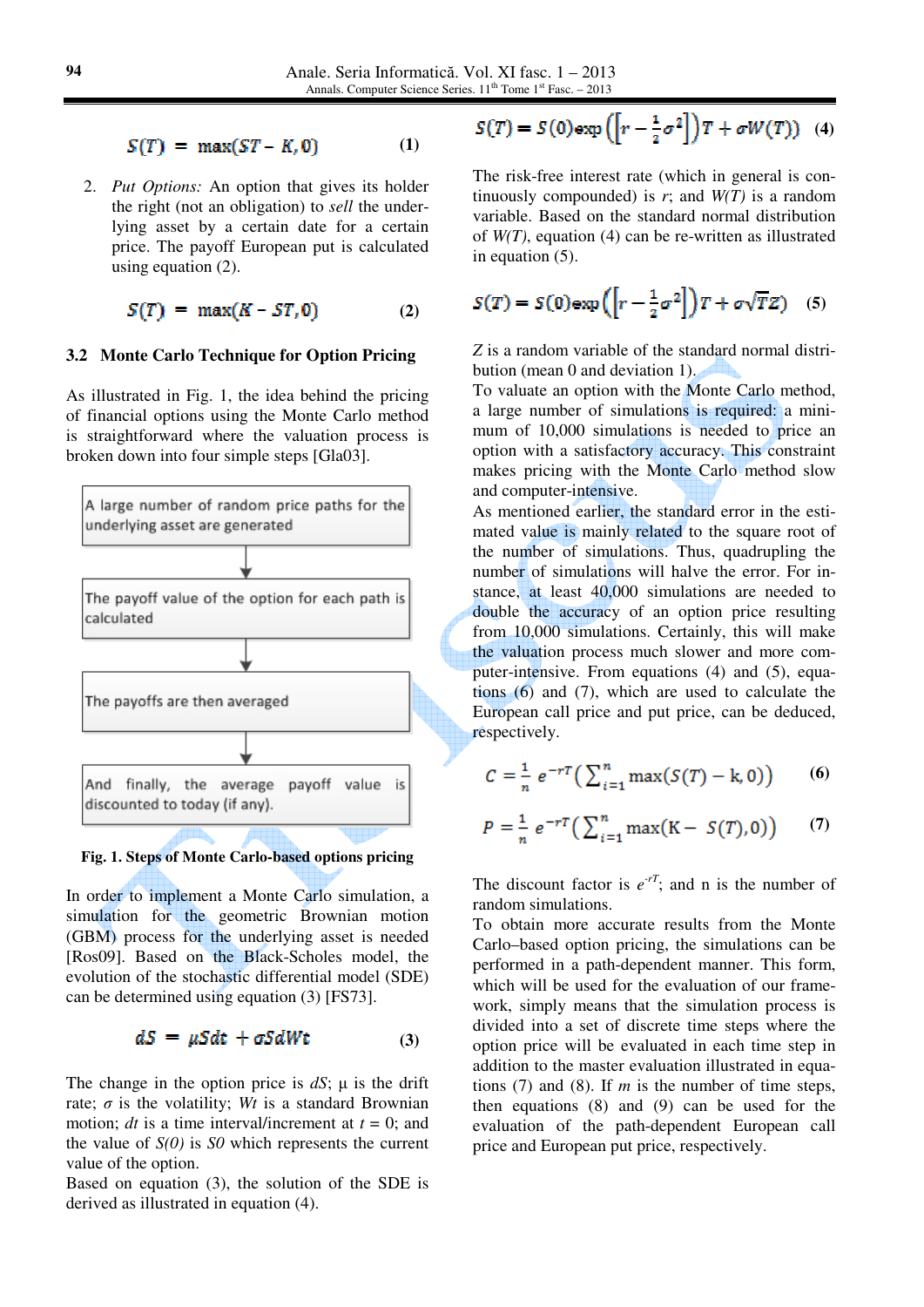$$
C = \frac{1}{n} e^{-rT} \left( \sum_{i=1}^{n} \sum_{j=1}^{m} \max(S_{j-1}(T) - k, 0) \right)
$$
 (8)

$$
P = \frac{1}{n} e^{-rT} \left( \sum_{i=1}^{n} \sum_{j=1}^{m} \max(K - S_{j-1}(T), 0) \right) (9)
$$

#### **4 Grid Computing**

Grid computing refers to the ability to combine, coordinate and share different computing resources in a scalable and dynamic manner to obtain powerful capabilities in order to meet the complicated needs that are hard to cost-effectively fulfill by other means [FK04].

Supercomputers are usually utilized in cases where enormous resources are needed to solve very complex and computationally-intensive problems quickly and efficiently. Examples of these problems include deigning a new plane or vehicle, financial analysis and modeling, weather forecasting, risk analysis, urban planning, pharmaceutical engineering, film making and 3D rendering. However, most organizations, especially small-to-medium enterprises (SMEs) and non-profit organizations cannot afford such solutions. Grid computing allows organizations to have a supercomputer-like performance but at much lower costs. This goal is accomplished by networking these resources in a way that allows end users to use them autonomously as if they are all coming from a single powerful computer.

As mentioned earlier, grid computing is one form of the parallel computing models where processing takes place concurrently on a number of nodes (also known as hosts). These nodes can be standalone machines, servers, clusters, supercomputers, or a combination of any of them. The interaction between grid nodes can take different forms. A Master/Worker parallel model is one of the commonly followed paradigms in grid computing. As its name denotes, this model is composed of two constituent parts: 1) A Master which is a central node (or cluster of nodes) that is responsible for scheduling and dispatching the work units, and receiving the results; 2) Workers that work together to execute the assigned jobs. Grid workers can either be full time workers solely dedicated to executing the incoming jobs, or non-dedicated where they join the grid to voluntarily execute the jobs only when they are idle and then leave once they are needed to perform traditional tasks.

As illustrated in Fig. 2, a user sends a complex job to the master node via a grid-enabled application.

This client application is responsible for breaking a complex job into a number of smaller and simpler sub-jobs (also known as subtasks). Then, the master allocates workers in order to assign the queued subjobs to. As illustrated in Fig. 2, a user sends a complex job to the master node via a grid-enabled application. This client application is responsible for breaking a complex job into a number of smaller and simpler sub-jobs (also known as subtasks). Then, the master allocates workers in order to assign the queued sub-jobs to. The result of every completed sub-job is then sent back to the master in order to have it forwarded back to the client. According to the client application logic, it can decide whether to use the received results "as is" or to execute some post-processing operations such as formatting the results or combining them into a single output.

Windows operating system (OS) is the most prominent operating system around the world. Different versions of Widows OS are already installed on over 80% of personal computers and corporate servers [\*\*\*11b]. Thus, deploying grids on a Windows environment is reasonable and could be beneficial for both profit and non-profit enterprises.

.NET Framework (pronounced as "dot net") is the cutting-edge development technology offered by Microsoft for Windows environment. A number of grid technologies compatible with the .NET environment are now available in the market. Some of these products are opensource such as Alchemi [\*\*\*11c], some are freeware such as Utilify [\*\*\*11d], and others are commercial such as Aneka [\*\*\*11e] and DigiPede [\*\*\*11f].

To implement the proposed framework, Alchemi has been used. Alchemi is a grid-enabling middleware with a set of Application Programmable Interfaces (APIs) developed by the GRIDS research team at Melbourne University [L+05]. Alchemi is composed of three main components: 1) Manager which acts as a master that manages the whole grid. 2) Executor which acts as a grid worker that actually process tasks. 3) Dashboard which enables implementers to monitor the state and utilization of the running grid(s), and the number of running applications and executors.

Alchemi deploys a thread-like programming model where the computational process is subdivided into a set of smaller units that are distributed over the available number of executors [L+05]. The manager queues the created jobs and schedule them according to the availability of the executors. If the number of the queued jobs is larger than that of the free executors, the manager assigns a number of jobs that matches the free executors, and when one of the assigned jobs has been completed, the manager sends a new job to the returning executor, and so on. Alchemi offers three events that fire according to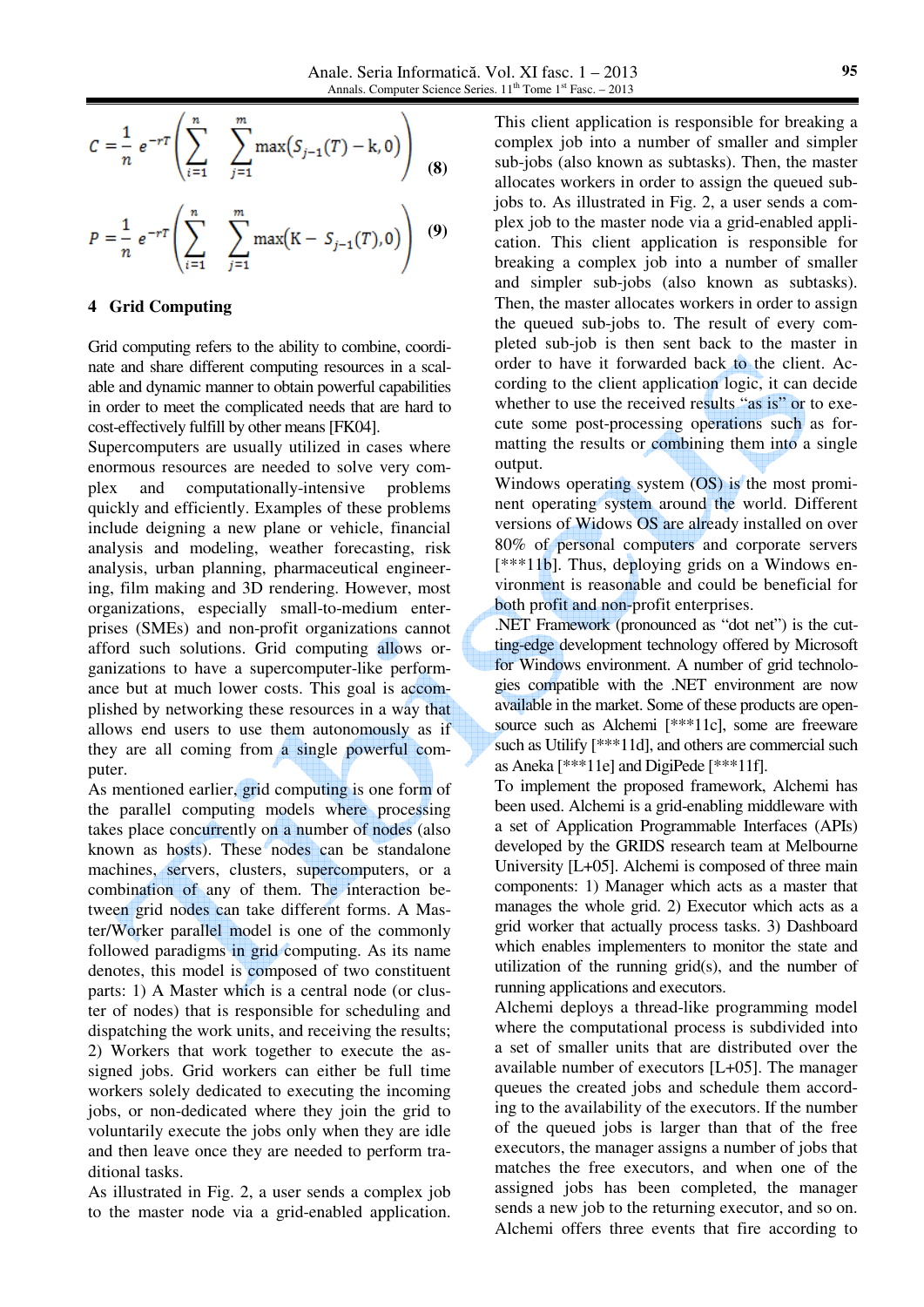the status of the grid jobs in order to notify the end users (and developers): 1) "ThreadFinish" which fires when a single grid job is successfully completed. 2) "ThreadFailed" which fires when a grid job has failed. 3) "ApplicationFinish" which fires when all grid jobs are executed.

The latest stable release of Alchemi is 1.0.6 which can be downloaded from the Alchemi page on SourceForge [\*\*\*11g]. Alchemi 1.06 works fine on Windows XP and Windows 7 and it comes with easy installation wizards. However, a number of difficulties have been encountered in installing and using Alchemi on Windows Vista.

#### **5 Implementation**

This section gives the readers all the details regarding the implemented framework including the architecture and the C# code written to grid-enable the Monte Carlo simulation for European Option Pricing.

### **5.1 Architecture**

Fig 3, illustrates the graphical user interface (GUI) of our grid-based Monte Carlo simulator. As mentioned, the framework has been implemented using

.NET framework and C# language as well as Alchemi APIs. The end user passes the connection string information to the deployed grid including the grid IP, port number, username and password. The end user also passes the simulation parameters so that the simulator can calculate the assigned tasks. These parameters are: 1) An Excel document containing the simulation parameters/variables; 2) Excel ranges from which the valuation parameter can be extracted; 3) the appropriate sheet; 4) and finally the output range for the returned results. Each column in the spreadsheet represents a specific type of variable (such as spot, strike, etc.); whereas each row represents a set of input variables required to run one valuation process. Thus, the granularity level of our grid jobs is one row (or valuation task) per a job. As will be discussed latter, job sizing is one of the most important factors for the success of the gridenabling phase for the Monte Carlo simulations.

The readers should note that storing the input parameters is not limited to Excel. Other means such as text files, comma-separated values (CSVs), Extensible Markup Language (XML) and databases can be used to store and pass these parameters, and to save the returned result sets as well. Fig. 4 illustrates a snapshot of some of the input parameters placed in the Excel sheet used for our Monte Carlo simulations.



**Fig. 2. High level architecture of the grid computing model**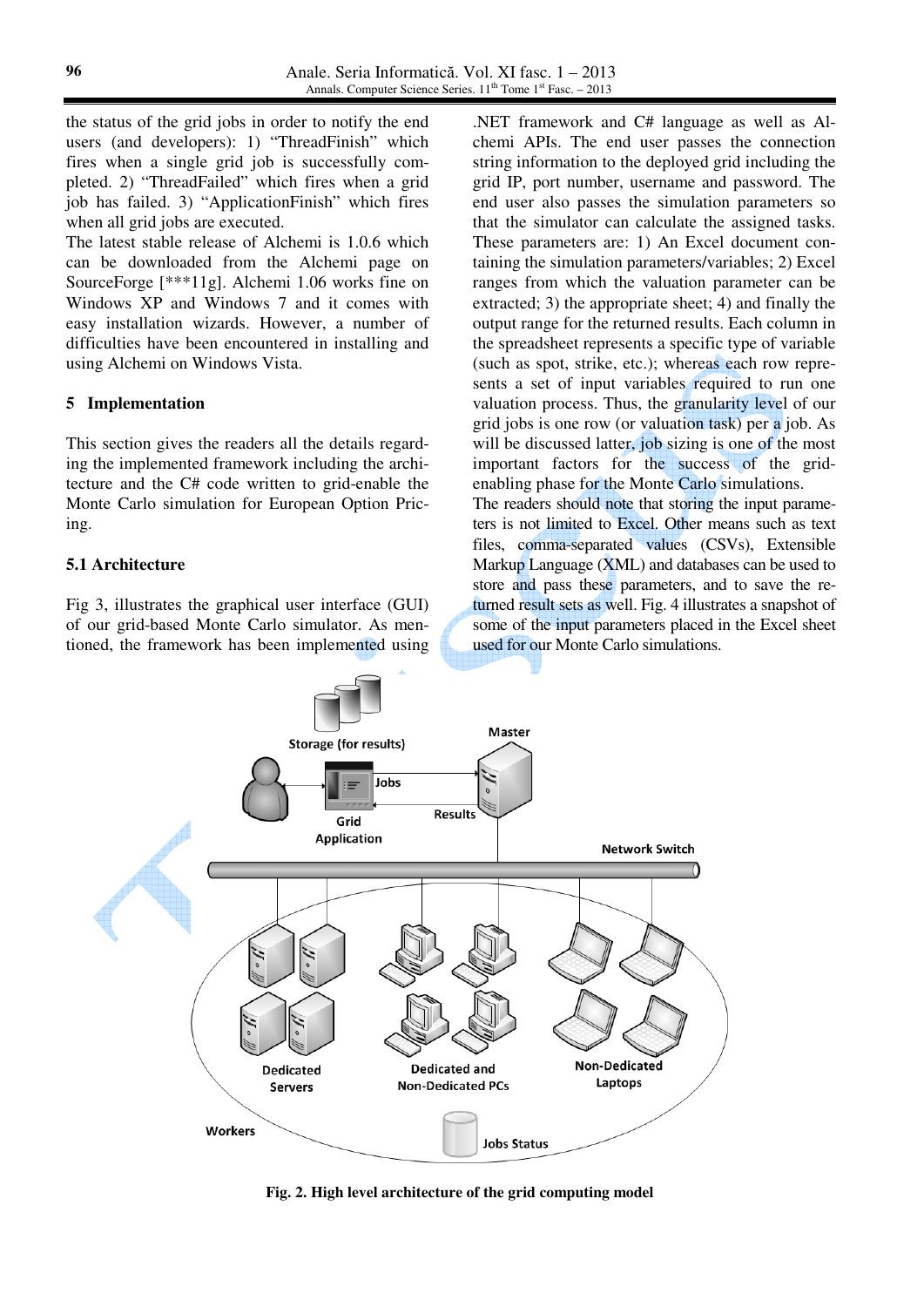Anale. Seria Informatică. Vol. XI fasc. 1 – 2013 Annals. Computer Science Series.  $11<sup>th</sup>$  Tome  $1<sup>st</sup>$  Fasc. – 2013

| Grid IP/Name    | localhost                        |        | Port      | 9000              | Usemame<br>user | Password   | $\cdots$  |           |
|-----------------|----------------------------------|--------|-----------|-------------------|-----------------|------------|-----------|-----------|
| Excel File Path | C:\Users\Qusay\Desktop\Book1xlsx |        |           |                   |                 |            |           | Browse    |
| Spot            | a2:a10001                        | Strike | b2:b10001 | Maturity          | c2:c10001       | Volatility | d2:d10001 |           |
| Rate            | e2:e10001                        | Steps  | F2f10001  | Simulations       | g2:g10001       |            |           |           |
| Sheet Name      | Sheet1                           |        |           | Output Cell Range | h2:h10001       |            |           | Calculate |

**Fig. 3. Client application** 

| $\mathbf{1}$   | Spot | Strike |   |      |      |    | Maturity   Volatility   Risk-free Rate   Time Steps   Number of Simulations |
|----------------|------|--------|---|------|------|----|-----------------------------------------------------------------------------|
| $\overline{2}$ | 100  | 100    | 1 | 0.2  | 0.05 |    | 100000                                                                      |
| 3              | 100  | 110    |   | 0.2  | 0.05 |    | 100000                                                                      |
| $\overline{4}$ | 100  | 110    |   | 0.45 | 0.05 | 1  | 100000                                                                      |
| 5              | 100  | 110    | 3 | 0.4  | 0.05 | 1  | 100000                                                                      |
| 6              | 100  | 110    | 3 | 0.2  | 0.05 | 10 | 100000                                                                      |
| 7              | 100  | 100    |   | 0.2  | 0.05 | 1  | 100000                                                                      |
| 8              | 100  | 100    |   | 0.2  | 0.05 |    | 100000                                                                      |





**Fig. 5. Monte-Carlo based Options Pricing Framework** 

As illustrated in Fig. 5, the architecture of our framework is typically based on the general architecture of the enterprise grids (showed in Fig. 2). The end user passes the valuation parameters to the grid through the client application which in turn creates the needed number of grid jobs. When these jobs are received by the manager, they are queued and scheduled for execution on the connected executors. After distributing the jobs to the connected executors, the manager waits till some results are received. When one valuation task is completed or has failed, the end user is notified via the client application by firing the "ThreadCompeted" event or the "ThreadFaild" event, respectively. Developers are able to catch the failed jobs and write a logic that can re-submit them to the grid or process them locally. When all jobs are completed, the client application stores the returned call prices and put prices into the designated column(s).

#### **5.2 Client Code**

The code of the client application is responsible for: 1) enabling the end user to feed the grid with the input values (i.e., simulation variables); 2) creating the simulation jobs based on the passed variables and configuration settings. The client application also contains the GUI elements, components and logic. The logic that is used to read user inputs, create the simulation jobs and submit them to the grid is abstracted below: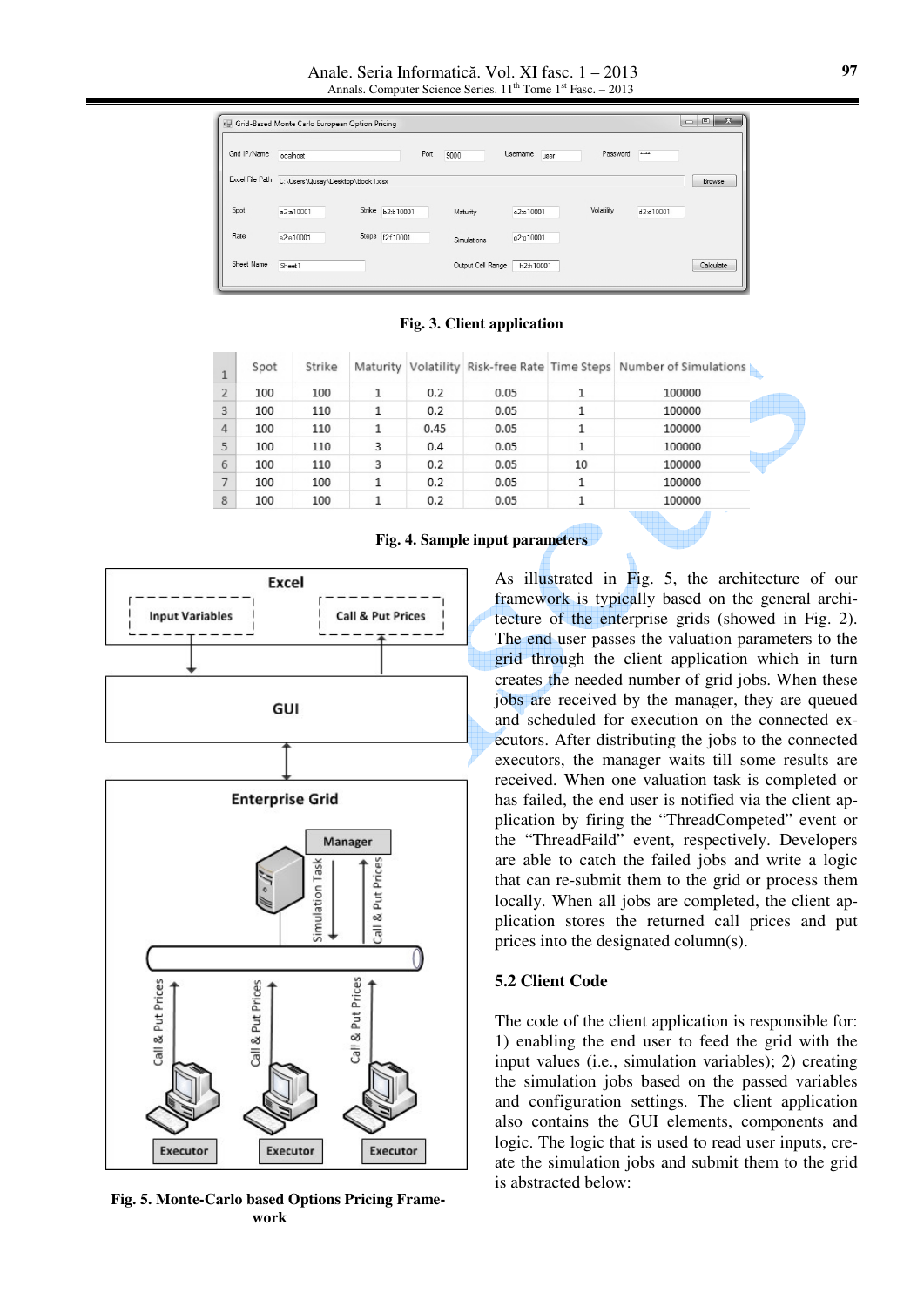//Connection string to the grid

//Parameters: server name, port number, username, password

GConnection gc = new GConnection("localhost", 9000, "user", "user");

//Creates a new grid application GApplication App = new GApplication(gc); App.ApplicationName = "European Option Pricing Monte Carlo Simulation";

//Adds the module containing EuropeanOptionPricing-Thread to the application manifest App.Manifest.Add(new ModuleDependency(typeof(EuropeanOptionPricingThread).Module));

//Load input file (omitted for two reasons 1. each developer may use different logic; 2. to make code simpler //Iterate through input value

EuropeanOptionPricingThread

\_EuropeanOptionPricingThread = new EuropeanOption-PricingThread(spot, strike, maturity, volatility, rate, steps, simulations);

//Adds the created job (thread) to the list of the grid jobs. These jobs will be distributed to the grid executors for processing

App.Threads.Add(\_EuropeanOptionPricingThread); //Start processing on the grid App.Start();

[C# code of the client application]

## **5.3 Grid Enabling Code**

As illustrated below, to create grid jobs, a class that implements the "GThread" class offered by Alchemi must be created. "GThread" class is one of the public classes offered by the Alchemi APIs. To implement the "GThread" class, developers must first add a reference to the "Alchemi.Core" dynamic library (.dll) in their code, and then add the "using Alchemi.Core.Owner;" directive in their implementation class. The implementation class must be marked with the "[Serializable]" attribute otherwise runtime errors will be fired and no jobs will be executed on the grid.

```
using System; 
using Alchemi.Core.Owner; 
namespace OptionPricing 
{ 
   [Serializable] 
   public class EuropeanOptionPricingThread : GThread 
 { 
      double _spotPrice, _strike, _maurity, _volatility, 
_riskFreeRate; 
     int nsteps;
     long _nsimulations;
      double[] _result;
```
public EuropeanOptionPricingThread(double spotPrice,

double strike, double maurity, double volatility, double riskFreeRate, int nsteps, long nsimulations)

```
 _spotPrice = spotPrice; 
_ _strike = strike;
```
- $_$ <u>maurity</u>:
- \_volatility = volatility;
- \_riskFreeRate = riskFreeRate;
- $nsteps = nsteps;$
- $nsimulations = nsimulations;$
- }

{

} }

{

//This method is responsible for executing the processing logic on one of the grid nodes (executors) public override void Start()

 //Create an instance of the class that contains the actual Monte Carlo simulation logic for Option Pricing

EuropeanOptionPricing EuropeanOptionPricing = new EuropeanOptionPricing(\_spotPrice, \_strike,

\_maurity, \_volatility, \_riskFreeRate, \_nsteps,

\_nsimulations);

//Call the simulation method

\_result = \_EuropeanOptionPricing.Calculate();

} [C# code of that implements the Start() method of Alchemi]

# **5.4 Calculation Code**

As illustrated below, the calculation/simulation logic is encapsulated in a method called "Calculate()". This method, in basic terms, performs the four Monte Carlo steps illustrated in Fig. 1 and briefly described in equations (3), (8) and (9) [Hau06]. As illustrated, the "Calculate()" method refers to two external methods, namely "GenerateRandomNumbers()" and "GetMean()".

"GenerateRandomNumbers()" is responsible for generating a set of random values that will be used during the simulation process. In this work, a pseudorandom number generator using the Box-Müller transform is used [BM58].

"GetMean()" method is responsible for averaging the values of the generated paths (i.e., payoffs).

using System; namespace OptionPricing { [Serializable] public class EuropeanOptionPricing  $\{$  //Members double \_spotPrice, \_strike, \_maurity, \_volatility, \_riskFreeRate, \_nsteps, \_nsimulations; //Constructor

public EuropeanOptionPricing(double spotPrice,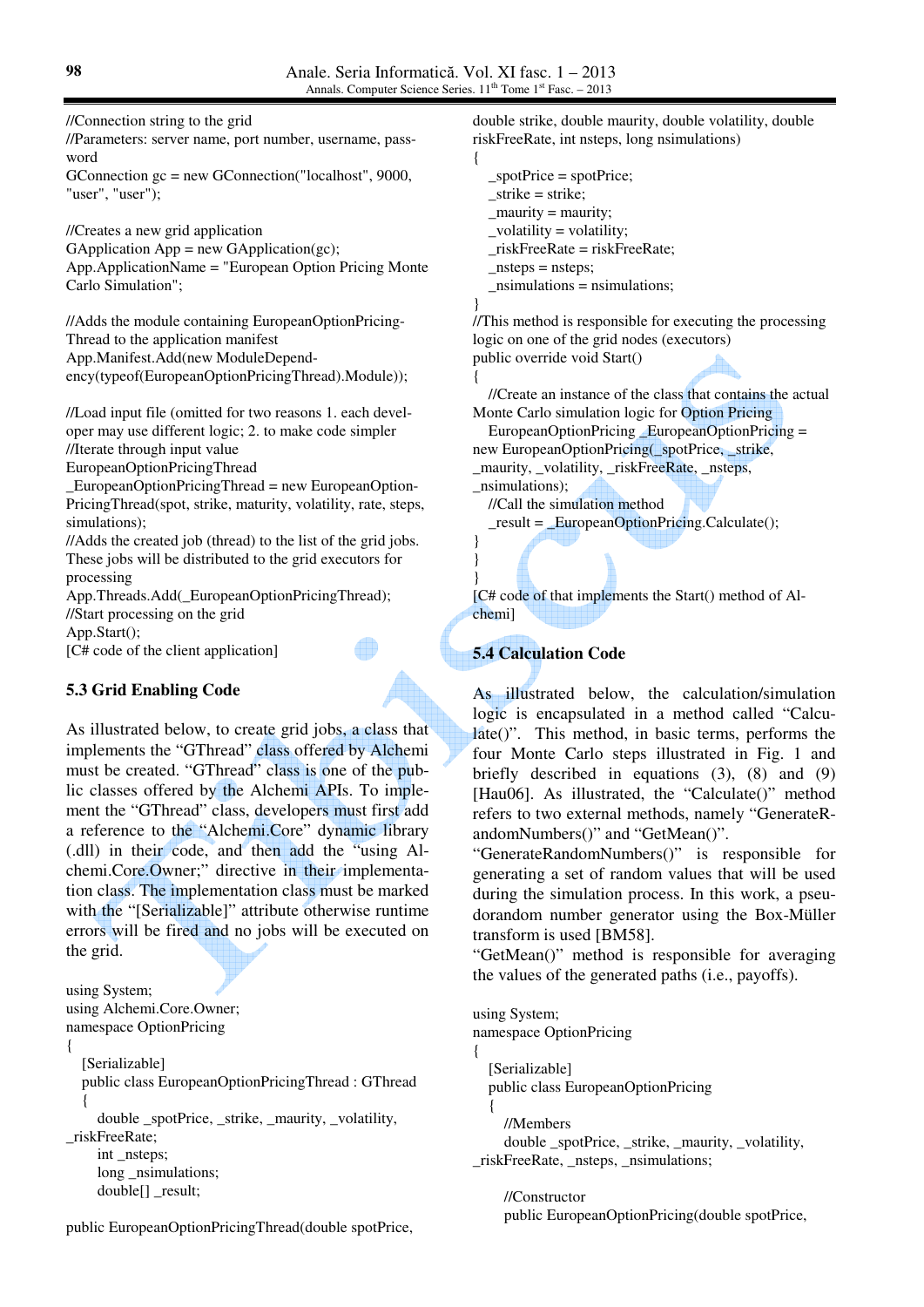}

{

} } }

double strike, double maurity, double volatility, double riskFreeRate, double nsteps, double nsimulations)  $\left\{ \begin{array}{c} \end{array} \right\}$  \_spotPrice = spotPrice;  $_$  \_strike = strike;  $_$  maurity = maurity; \_volatility = volatility; \_riskFreeRate = riskFreeRate;  $nsteps = nsteps;$  $nsimulations = nsimulations;$  } //Calculates the Call and Put prices and returns them in a two-elements (single dimension) array public double[] Calculate() { double  $dt = \text{matrix} / \text{__nsteps};$ double vsqrdt = \_volatility  $*$  Math.Pow(dt, 0.5); double drift = (\_riskFreeRate -Math.Pow(\_volatility, 2)  $(2) * dt;$  double[] callpayoffvec; callpayoffvec = new double $[(int)$  nsimulations]; double[] putpayoffvec;  $putpayoffvec = new double[(int)_{nsimulations}]$ ; long counter  $= 1$ ; double<sup>[]</sup> randvec = NRandVars( $n$ steps  $*$ \_nsimulations); for (long  $i = 1$ ;  $i \le j$  \_nsimulations;  $i$ ++)  $\{$ double  $st = \text{spotPrice}$ ; double curtime  $= 0$ ; for (int  $j = 1$ ;  $j \le j$  \_nsteps;  $j++)$  {  $curtime = \text{cuttime} + dt$ ;  $double$  randvar =  $(double)$ randvec $[counter]$ ;  $st = st * Math. Exp(drift + vsqrt * randvar);$  $counter = counter + 1;$  } callpayoffvec[i - 1] = Math.Max(st - strike, 0.0);  $putpayoffvec[i - 1] = Math.Max(\_strikel - st, 0.0);$  double callPrice = Math.Exp(-\_riskFreeRate \* maurity) \* GetMean(callpayoffvec); double putPrice = Math. $Exp(-$ riskFreeRate  $*$ \_maurity) \* GetMean(putpayoffvec);  $double[]$  returnValue = new double $[]$  { callPrice, put-Price  $\}$ : return returnValue; } //Returns an array of n normally distributed variables using box muller transformation public double[] NRandVars(double value) { double[] randomArray = new double[(int)value + 1]; double  $n2 = 0$ ,  $v1 = 0$ ,  $v2 = 0$ ,  $tmp = 0$ ,  $fac = 0$ ; int counter  $= 0$ ;  $n2 = Math.Floor((double) value / 2);$ counter  $= 0$ : Random random  $=$  new Random $($ ); for  $(\text{long } i = 1; i \leq n2; i++)$  { do

 {  $v1 = 2$  \* random. Next Double() - 1;  $v2 = 2 * random.NextDouble() - 1;$  $tmp = v1 * v1 + v2 * v2;$ } while (!(tmp <= 1));  $fac = Math.Sqrt(-2 * Math.Log(tmp) / tmp);$  $counter = counter + 1;$ randomArray[counter] =  $v1 * fac$ ;  $counter = counter + 1;$ randomArray[counter] =  $v2 * fac$ ; } if ((value  $> (n2 * 2))$ ) { do {  $v1 = 2$  \* random. Next Double() - 1;  $v2 = 2$  \* random. Next Double() - 1;  $tmp = v1 * v1 + v2 * v2;$ } while (!(tmp <= 1));  $fac = Math.Sqrt(-2 * Math.Log(tmp) / tmp);$  $counter = counter + 1;$ randomArray[counter] =  $v2 * fac$ ; } return randomArray; //Returns mean of an array public double GetMean(double[] x) double  $t$ mpsum = 0; float  $n = x.GetUpperBound(0) - x.GetLowerBound(0)$  $+1;$ for (int i = x.GetLowerBound(0);  $i \le$ x.GetUpperBound(0); i++)  $\rightarrow$  {  $t$ mpsum =  $t$ mpsum +  $x[i]$ ; } return tmpsum / n;

[C# code of the calculation class]

## **6 Evaluation Results**

The presented framework has been evaluated on a test-bed consisting of 2, 4, 8 and 16 laptops. The laptops were connected through an Ethernet network using a traditional 100mbps switch. All simulation nodes had the same hardware specifications and operating system, namely processor: Intel Core i5 2.3 GHz; RAM: 4 GB; and Windows 7 (64 bit). One of the nodes was configured to play both the Manager and Executor with the client application also installed. The remaining nodes were only configured to act as executors.

To evaluate the efficiency of the grid-based Monte Carlo simulator, 10,000 runs (valuations) for European Options were simulated using different sets of variables. Each run was simulated 100,000 times to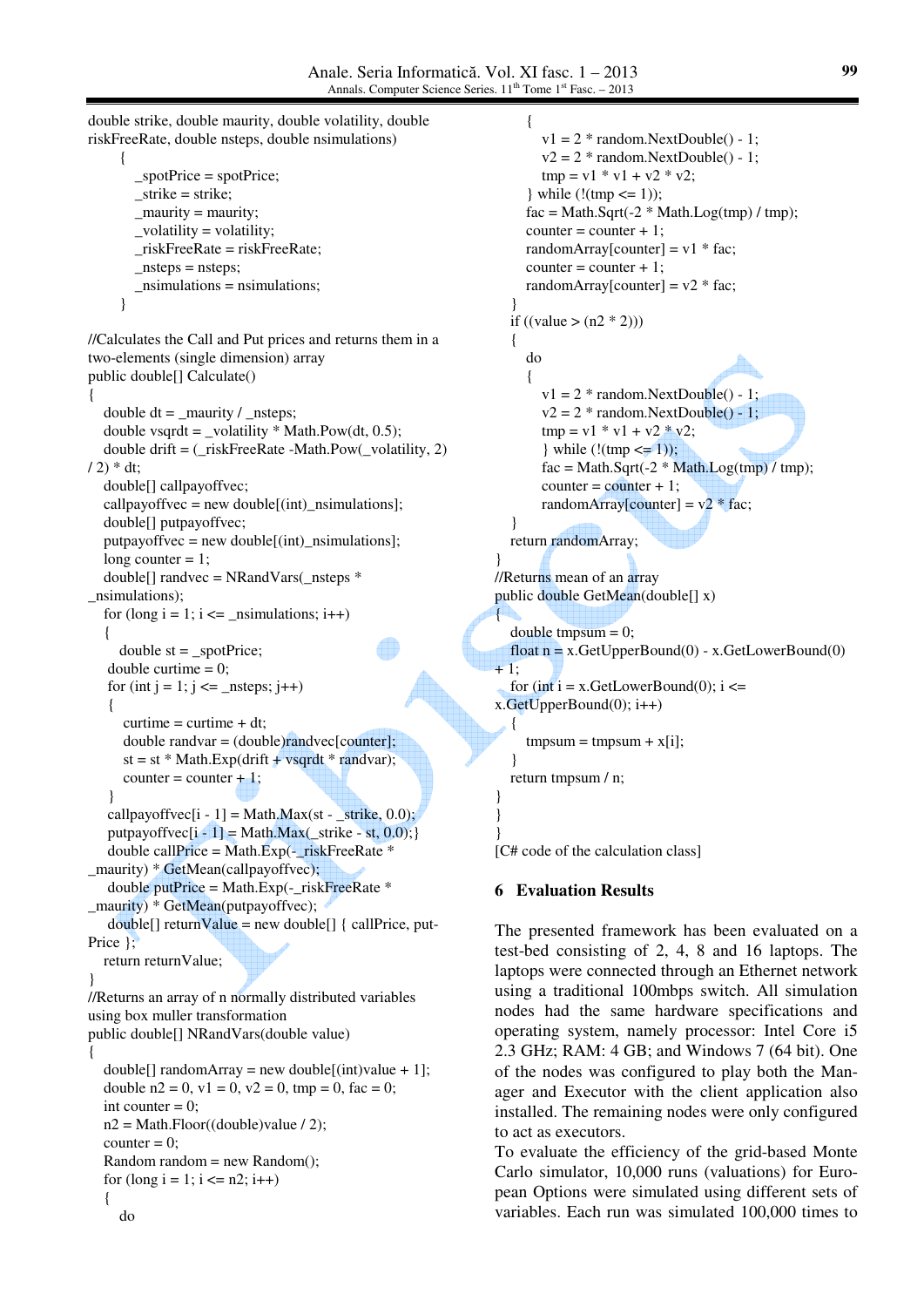obtain (nearly) accurate results. To further improve the accuracy, 10 time-steps for each run were used. This, on one hand, has notably improved the accuracy of the simulations, but on the other hand, it dramatically increased the total valuation time.

As mentioned earlier, to parallelize the simulation process of the implementation, the client application was configured to create a single job for each valuation task. Certainly, this configuration is not suitable for all Monte Carlo simulations; implementers should reasonably size and scope their grid jobs according to the complexity and length of the core valuation process. That is, creating long-running jobs that would take several minutes or hours, or very short jobs that would take only few milliseconds may negatively impact the overall performance of the deployed grid. In the former case, the jobs (runs) might run in a serial-like manner ignoring the advantage of having a grid of computers, whereas in the latter, a large number of network round trips would be incurred, and the Manager node might be overloaded with the incoming requests.

Before running the simulations on the deployed testbed, they were tested separately on a single machine. This enabled the grid-based model to be easily compared with the traditional (non-grid based) model. Fig. 6 illustrates how the grid-based simulation model enabled us to cut the total simulation time drastically. As shown, the simulation time was proportionally reduced with the number of installed computers. This speedup is directly associated with the fact that the grid computing model combines the power of the deployed computers to calculate different simulation paths/runs simultaneously.



**Fig. 6. Simulation time on Grid vs. Single Nodes**

#### **7 Conclusion**

The utilization of enterprise grids allows businesses, organizations and educational institutions to effectively run Monte Carlo simulations without the burden of time, complexities or costs. This work presented a grid-enabled options' valuation framework based on the Monte Carlo method. The paper started with an introduction to the Monte Carlo method. A historical review for the related work was also presented to show how the proposed framework is different. The basic terms of financial options and grid computing were also given before discussing the proposed framework. Then, the implementation details including the architecture, used technologies and the C# code of the client application, EuropeanOptionPricing, EuropeanOptionPricingThread class were discussed.

Results show that the speed of the grid-enabled valuation for the European options using the Monte Carlo method increases proportionally with the number of connected workers. The readers might think that the presented simulations could run in zero or (near to zero) seconds if it is performed on a bigger and more powerful grid. In fact, this is not possible due to a number of factors including the underlying network topology and speed as well as the scheduling mechanism used by the grid middleware. However, implementers are still able to easily and efficiently obtain a supercomputer-like performance with only a fraction of the cost.

#### **References**

[And86] **H. L. Anderson** - *Metropolis: Monte Carlo and the MANIAC*. Los Alamos Science 14 (1986) 96–108

- [ABM01] **A. Abdelkhalek, A. Bilas, A. Michaelides** - *Parallelization, Optimization, and Performance Analysis of Portfolio Choice Models*. Proceedings of the 30th International Conference on Parallel Processing (2001)
- [Boy77] **P. P. Boyle** *Options: A Monte Carlo approach*. Journal of Financial Economics. Vol. 4 (1977) 323–338
- [BM58] **G. E. P. Box, M. E. Muller** *A Note on the Generation of Random Normal Deviates*. The Annals of Mathematical Statistics. Vol. 29. No. 2 (1958) 610– 611